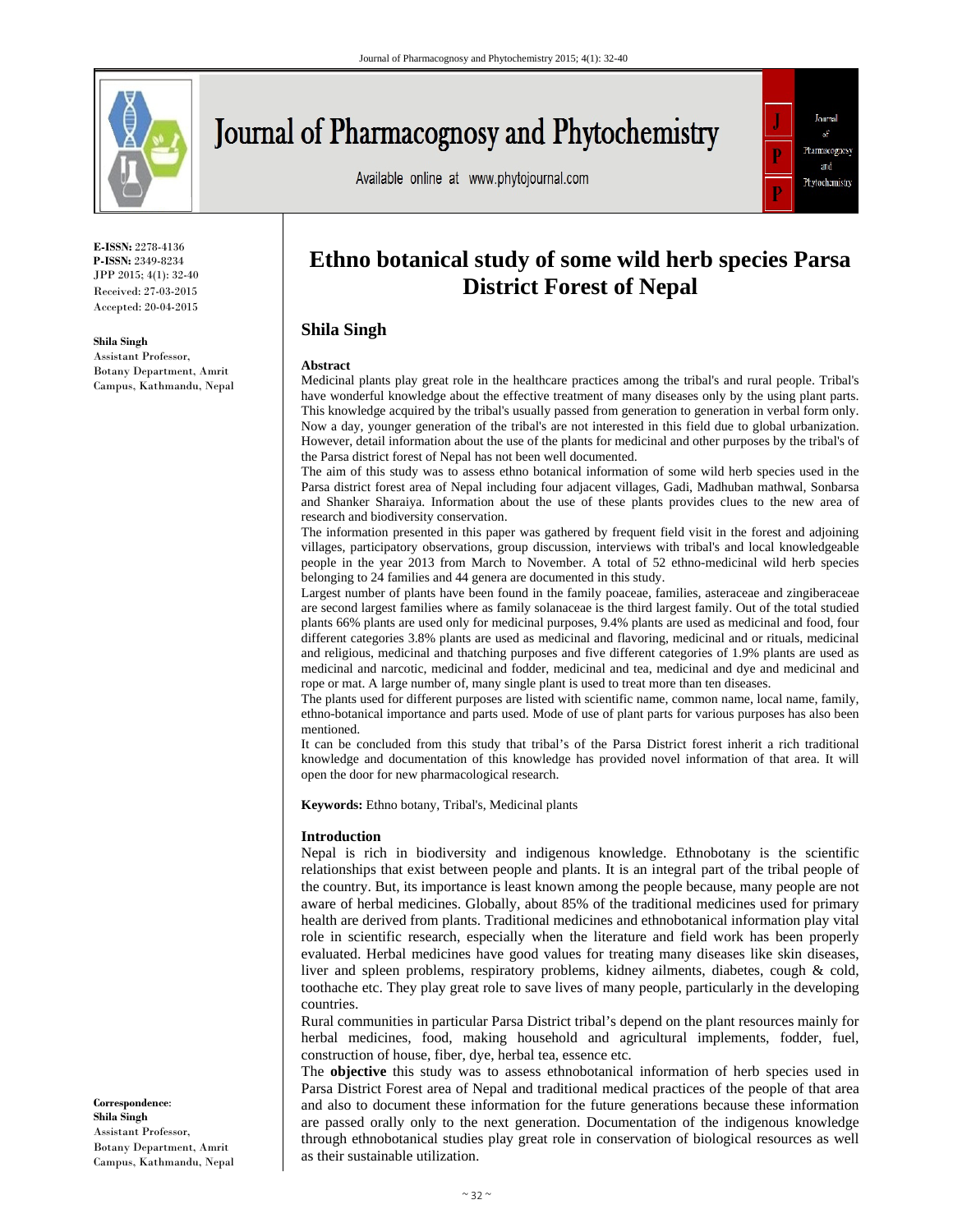# **Description of the Study Area**

In the map of Nepal Parsa District lies  $84^{\circ}$  8' to  $85^{\circ}27'$  in the eastern longitude and 27<sup>0</sup>26' in the northern latitude. This district lies in Narayani zone and is surrounded in the east by Bara district, west by Chitwan district and Bihar state of India, north by Makawanpur and Chitwan districts and south by border area Bihar state of India, This district lies at an altitude of 122 to 125 meters from the sea level

Geographically, Parsa District is divided into three regions; Shiwalik, Bhavar and Terai. Most of the forests of this district lie in Bhavar region and this region is also known as "Chaar Kose Jhari".The climate of the district is tropical and the sub tropical. Annual average maximum temperature of this region is  $40^{\circ}$  and minimum is  $7^{\circ}$ .

#### **Methodology**

In order to document the utilization of the plants a total of four field surveys were carried out from March 2013 to November 2013 in the forest and and adjoining four villages, Madhuban mathwal, Gadi, Shankar sharaiya and Sonbarsa. During field stay plants were enumerated and several times interaction was done with the traditional healers, local knowledgeable old persons, and other informants like forest officers and few local old people. The plants were collected for identification. Structured questionnaires, interviews and participatory observations were used to elucidate information's of the resource persons. Questionnaires include use of the plants for different purposes; including medicinal uses, parts of the plants used, detailed information about mode of preparation such as decoction, powder, paste, juice and mixture with other plants used as ingredients.

#### **Enumeration**

The botanical names are arranged alphabetically followed by family along with common name and local name. Use of the plants is based upon information given by resource persons, literature study and self experience.

#### *Achyranthes aspera*. (**Amaranthaceae**)

**Common name:** Prickly chaff flower, **Local name:** Chirchiri, Apamarg

#### **Medicinal Value**

The paste of inflorescence is used for abortion. Root decoction obtained after boiling it in water is used to terminate pregnancy. Thin paste of root is used on lower abdomen for the induction of Labour pain. The paste of root is also used to expelled placenta and dead fetus. The leaf extract along with a pinch of black salt and curd is used in case of prolonged menstruation. The decoction of fresh leaf along with the decoction of leaves of *Boerhaavia diffusa* is given after menstruation for 3 months to check excess bleeding. Leaf extract along with curd is given in case of leucorrhoea for 21 days, before sunrise. A mixture of fresh leaf extract with 2g powder of shade dried *Withania* root is given orally twice a day from the beginning of third month of pregnancy in habitual abortion.

#### **Other uses**

Tender part of the stem is used as datiwan by Hindus women in Rishipanchami festival.

*Acorus calamus* **(Araceae) Common name:** Calamus, **Local name:** Bojho

#### **Medicinal value**

The rhizome in small amount is used to cure remittent fevers. It is boiled in water and given to cure cough and cold. Its smell is disliked by cobra and therefore, the tribals cultivate it adjacent to their house. Its powder is taken along with warm milk to treat sore throat. The rhizome is roasted and a small portion rubbed down with human milk is used as a paste over the umbilicus to cure the colic pain. The paste of the rhizome is made into paste and is applied on the abdomen of the women at advance stage to expel fetus.

### *Adhatoda vesica* (**Acanthaceae**)

**Common name:** Adhatoda, **Local name:** Vakas, Aroosa

#### **Medicinal value**

Decoction of leaves, roots and the flowers are extensively used in case of cold, cough, bronchitis and asthma. Decoction of leaves, root bark, stems bark and flower are given to person to kill the intestinal parasites. They are also used in case of tuberculosis. The midwives use its paste at the time of delivery. Bleeding gum is cured by the application of leaf juice. Fresh juice of young leaves applied on the forehead thrice daily to cure half headache.

#### *Aloe vera* **(Liliaceae)**

**Common name:** Indian aloe, **Local name:** Ghiukumari/Ghrit kumara

# **Medicinal value**

Fresh juice of the leaf is used to cure fevers, spleen diseases liver diseases and in certain eye diseases. It is also used to cure the chronic discharge of nose and ears. When rubbed on scalp it promotes growth of the hair. It is used to cure several skin diseases such as eczema, dry skin diseases. It improves digestion and absorption. Some people also use it to treat the cattle. Some people use the raw pulp with cold water for their health improvement.

#### *Amaranthes spinosus* **(Amaranthaceae)**

**Common name**: Spiny pigweed, **Local name:** Cande lude, Chauli

# **Medicinal value**

The leaves of the plants are used in the treatment of internal bleeding, diarrhea, and excessive bleeding during menstruation. The roots and leaves are boiled and given to children in abdominal problems. Root is also used to cure gonorrhea.

#### **Other uses**

Young plant with green leaves, before flowering is boiled and with salt used as vegetable. It is also used as fodder.

#### *Amorphophallus campanulatus* **(Araceae)**

**Common name:** Stanley's wash tube, **Local name:** Ole

#### **Medicinal value**

The corm if used in the form of paste relieves the rheumatic pain and swellings. It also acts as an expectorant. It is also used to cure piles. For this the corm is covered with soil and roasted in fire. This is given to the person with salt.

#### **Other uses**

Corm is used as vegetable. It is also used to prepare pickles. Small buds coming out from the main corm is used for propagation.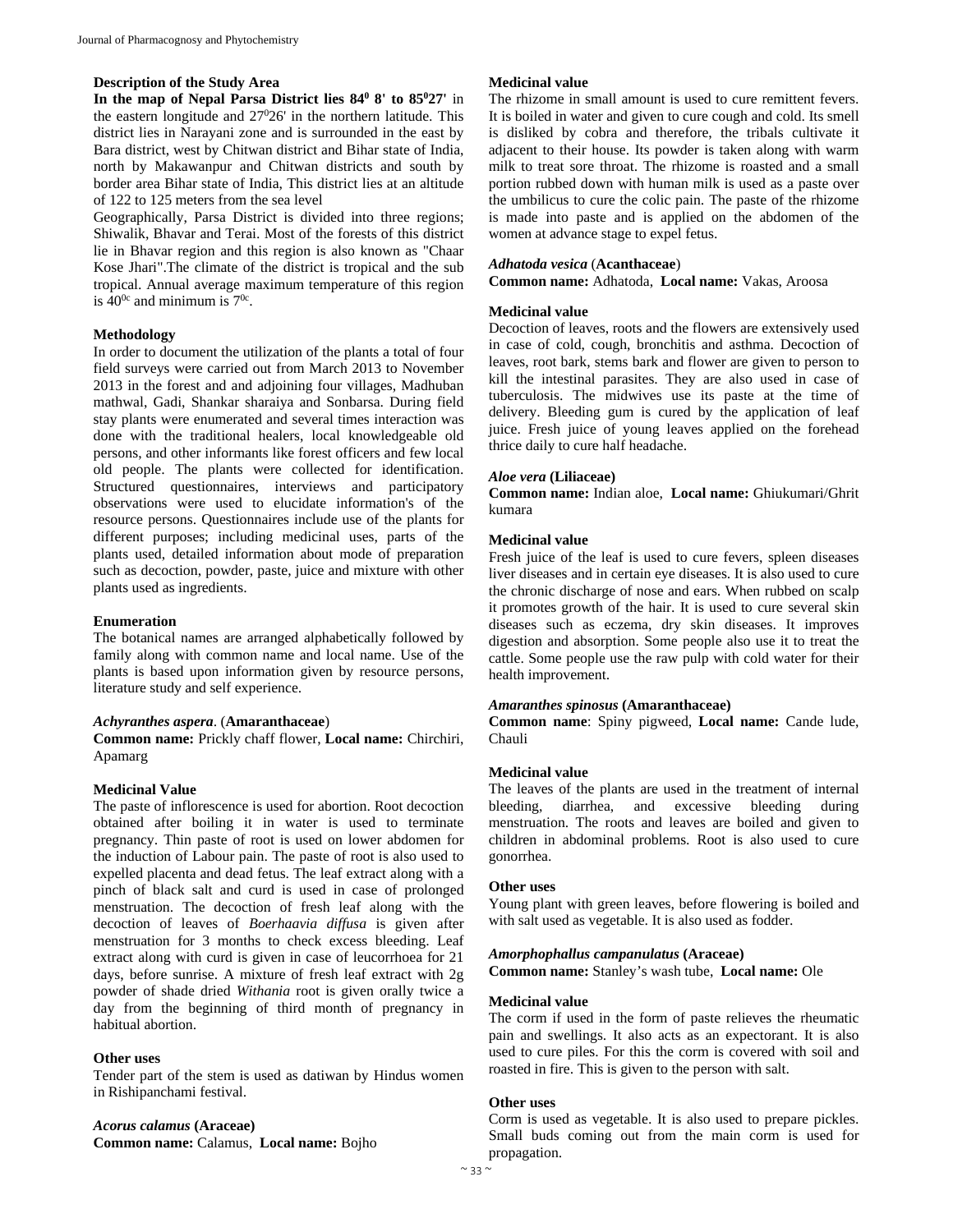#### *Andrographis peniculata* **(Acanthaceae) Common name:** Andrographis, **Local name:** Kalmegh

#### **Medicinal value**

The juice extracted from the leaves is mixed with the powder of Cardamoms, cloves and cinnamon is dried in the sun. Small pallets are prepared from it. This is given to small children to cure irregular stools, loss of appetite. The decoction of roots and leaves is used in case of stomachic, and also used as anthelmintic. It is also used as tonic.

#### *Andropogon citratus* **(Poaceae)**

**Common name:** Lemon grass, **Local name:** Pirhe ghas

### **Medicinal value**

The decoction of roots along with tender leaves and black pepper is given to regulate disordered menstruation and other problems among the female. It is tonic to the intestinal mucus membrane.

#### *Andropogon muricatus* **(Poaceae)**

**Common name:** Vetivera, **Local name:** Khas or Khas-Khas

#### **Medicinal value**

The paste of roots is used externally as a cooling against in case of high fever. Root powder is also given in case of thirst, inflammation, irritability of stomach etc. A paste of the root is rubbed on the skin to remove excessive heat or burning of the body.

#### **Other uses**

Young leaves are used as fodder. During winter dry grass is used as bed for the cattle. The grass is cut and dried. It is used for thatching purposes. The roots are uprooted cleaned and dried. It is used for cooling tattles.

#### *Blumea lacera* **(Asteraceae) Common name:** Blumea, **Local name:** Kurkure

#### **Medicinal value**

Juice extracted from the leaves is used in infection by threadworm. Mixed with black pepper it is given in cholera and bleeding piles. It's leaves are used to drive away insects. A mixture of leaf juice of this plant and *Scoparia dulcis* is applied on cuts and wounds to treat them.

#### **Uses**

The leaves are cooked and eaten as vegetable.

# *Boerhaavia diffusa* **(Nyctaginaceae)**

**Common name:** Hog weed, **Local name:** Punarnava

#### **Medicinal value**

It is used by the different tribal's for the treatment of jaundice, blood impurities, leucorrhoea, anemia, inflammation, heart diseases. The leaves are cooked and used to cure tumor, spleen enlargement and abdominal pains. The leaves are also used in joint pain. The extract of the seeds are used in scabies. It is also used as blood purifier

#### **Other uses**

Tender parts are used as vegetable. It is also used as fodder.

### *Canabis sativa* **(Canabaceae) Common name:** True Hemp **Local name:** Bhang

#### **Medicinal Value**

The tribal's use it as a tonic, intoxicant, stomachic, antispasmodic, narcotic. Seeds and leaves are used to treat old cancer and tumors. The extract of the leaf are also used to cure different kinds of tumors. It is also used to cure mammary tumors.

#### *Centella asiatica*. **(Umbelliferae)**

**Common name:** Indian pennywort, **Local name:** Brahmi

#### **Medicinal value**

It is an effective remedy for treating leprosy, lupus, eczema, psoriasis, burn sand ulcer. It is also effective against depression, emotional sickness, ulcer, syphilis, hepatitis, mental fatigue, epilepsy, diarrhea, insomnia, asthma, loss of appetite, low blood pressure.

It is highly respected for its ability of increasing mental function, enhancing longevity, treating wounds, nervous disorder, and brain cells damage.

#### *Centipeda minima* **(Asteraceae)**

**Common name:** Sneez wort, **Local name:** Aachchhu jhar

#### **Medicinal value**

Leaves are used to cure skin diseases such as itching, dry skin from psoriasis. When the aroma of the squeezed flower heads is inhaled it induces sneezing and so is used to relieve nasal congestion, especially during coughs and colds.

**Use:** Fodder for goats & sheep.

Dried plants are used as fuel wood by the poor during summer.

#### *Chenopodium album Linn.* **(Chenopodiaceae) Common name:** Goose foot, **Local name:** Bathua

# **Medicinal use**

Whole shoot is cooked and used in case of spleen diseases bile and pectoral disorders. Leaves contains all vitamins such as B1,B2,B3,B5,B6,B9 and vitamin C. It has different trace elements. It improves appetite and used as anthelmentic agent. It is also used in abdominal pain and diseases. It is also used in case of cough and pulmonary obstruction. The tribal's used the decoction of leaves to expel dead fetus.

#### **Other uses**

Green leaves and upper part of the plants are used as vegetable called "Sag". Uprooted plants are also used as fodder for the cattle.

#### *Chlerodendrom indicum (***Verbinaceae)**

**Common name:** Tube flower, **Local name:** Chinde

#### **Medicinal value**

The bark of the root is used in healing the wounds. It improves circulation of blood in the body

It is also used to improve digestive activity. It is used in case of cough and cold to relive the cough from the body.

#### **Other Uses**

Green plants are harvested and the stem is used as tooth brush by the natives.

# *Chlorophytum arundinaceum* **(Anthericaceae)**

**Common name :** White musli, **Local name:** Safed Musli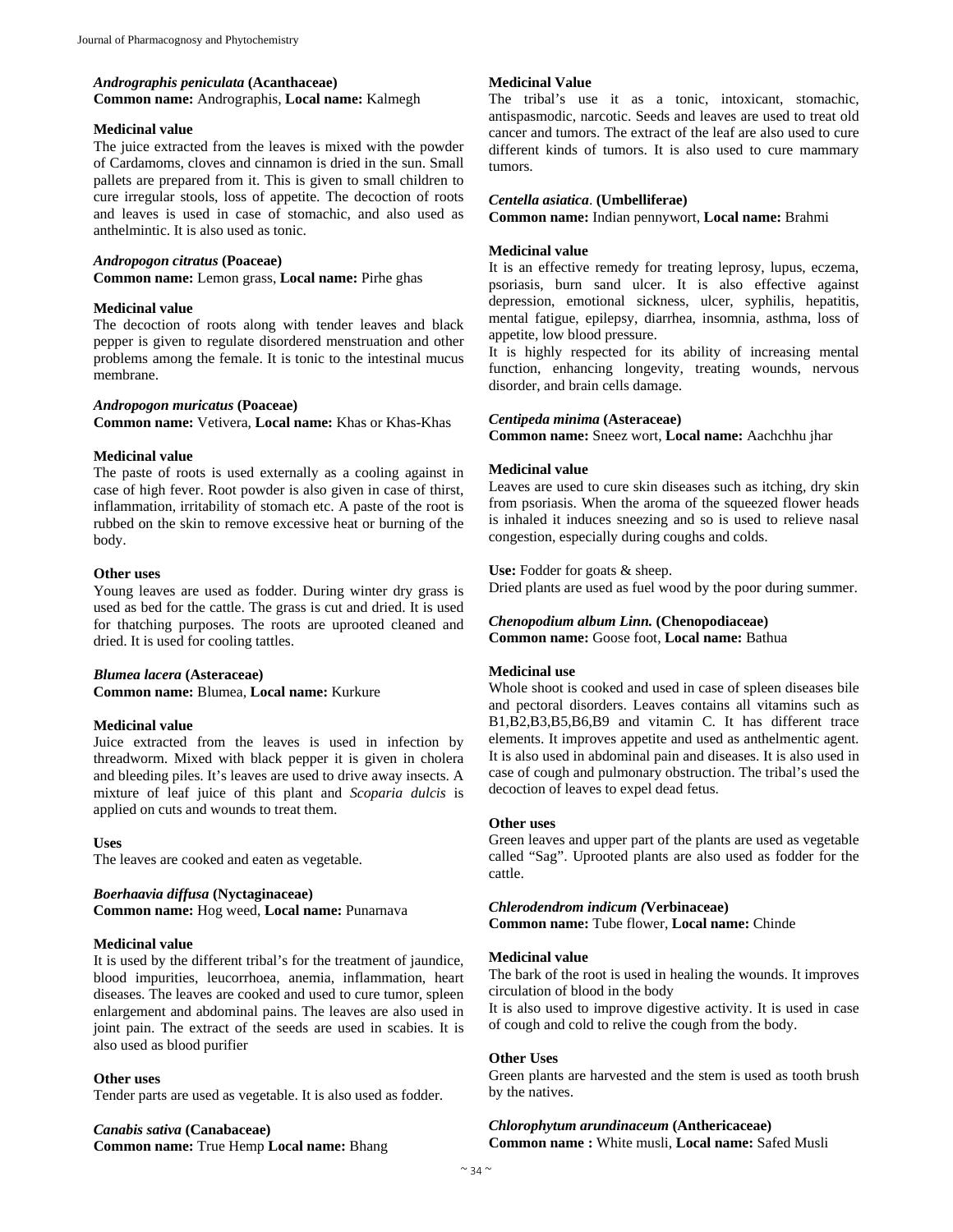#### **Medicinal Value**

It is used to cure many physical illness and weakness. Roots are used to cure impotency. It is used to cure diabetes and arthritis.It is also used to increase body immunity. Root powdered fried in the ghee is used in case of problems of mouth  $\&$  throat. It is also used to cure natural  $\&$  post natal problems. It is considered as alternative to Viagra.

#### *Costus speciosus* **(Zingiberaceae)**

**Common name:** Crepe ginger, **Local name:** Bet lauri

#### **Medicinal value**

Rhizome is used to treat Diabetes. It is also used in leprosy inflammation and anemia. The extract of rhizomes used as expectorant, in burning sensation, constipation, and intestinal worms. Rhizome grinding in water is used in dysentery.

#### *Curcuma amada* **(Zingiberaceae)**

**Common name:** Mango ginger, **Local name:** Amahaldi

# **Medicinal value**

It is useful in lowering the blood cholesterol. It is also used in the treatment of cough, cold and testicle swelling.

#### **General uses**

Used as flavoring for pickles and other dishes. The fresh & dried rhizomes are used for flavoring curries. The fresh cut rhizomes have the flavor and the colour of mango.

#### *Curcuma anguistifolia* **(Zingiberaceae)**

**Common name:** Arrowroot, **Local name:** Kalo haledo

#### **Other Uses**

This species have great nutritional value. It is the source of starch for Indian food and medicines. It is the source of nutrition and as a nonirritating diet for patient suffering from specific chronic ailments, recovering from fever.

Its drink is also used as a replacement of breast milk. It is found as a primary ingredient is cakes, fruit preserves, biscuits and puddings.

#### **Medicinal Value**

Rhizome is used on the external surface of the body as well as internally to promote healing. It is also used to heal peptic ulcers. It is beneficial for the treatments of dysentery, diarrhea and colitis. It is used as herbal tonic for the treatment of tuberculosis. It is used to treat cough, cold and bronchitis

#### *Curcuma aromatica* **(Zingiberaceae)**

**Common name:** Wild turmeric, **Local name:** Banhale

# **Medicinal Value**

Rhizome is used to treat psoriasis, eczema, acne & other inflammatory skin condition. It improves gall bladder function. It is used in remedy for anemia & menstrual cramps.It contains aromatic volatile oil that helps to remove excessive lipid from the blood.

#### *Curcuma longa* **(Zingiberaceae)**

**Common name:** Turmeric, **Local name:** Haledo, Haldi

#### **Medicinal Value**

Its rhizome shows anti-cancer, anti-disease, anti-inflammatory activity.

The powdered form is commonly used as a spice. Its active ingredient is cur cumin which has potential to treat Cancer, Alzheimer's, diabetes, allergies, arthritis and other chronic illness. It is used as remedy for stomach & liner ailments. It has also antibacterial as well as antiviral activity.

# **Other Uses**

Turmeric plays an important role in both Buddhist & Hindu Spiritualism and culture.

#### *Cutleya spicata* **(Zingiberaceae)**

**Common name: S**pear mint, **Local name:** Panisaro

#### **Medicinal Value**

The therapeutic properties of spearmint oil are antiseptic, antispasmodic, carminative, cephalic, insecticidal and stimulant. It is useful in digestive problems headaches migraine nervous stain, fatigue and stress.

Leaves are used in asthma bronchitis, catarrh, and sinusitis. For female health, it helps to stop the flow of heavy bleeding & leucorrhoea and releases urine retention.

#### *Cympogon Winterianus (***Poaceae***)*

**Common name:** Citronella, **Local name:** Citronella

# **Medicinal Value**

Its leaves have anti- inflammatory and antioxidant properties. It produces oil by steam distillation method. The oil is antispasmodic, diaphoretic, sedative and analgesic.

# **Other Uses**

Citronella oil is commercially used as mosquito repellants and household fumigants. Oil is also used as food flavoring agent in beverages, baked goods, candies, dairy product. It is also used in aromatherapy.

#### *Cynodon dactylon (***Poaceae***)*

**Common name:** Doob grass, **Local name:** Doobo, Dubhi

#### **Medicinal value**

Doob grass is used in different traditional medicines. It is crushed & applied on the bleeding on the cutting. Its pest is also used to wounds.

It is also used in eye disorders & weak vision. People suffering from eye disease are advised to walk on dense mat of doob grass by bare foot.

 It is also useful in leucoderma, bronchitis, asthma, enlargement of skin.

# **Other uses**

This plant is used in different kinds of worship ceremony. It is very good fodder for cattle goat and any matter of the plants are burrowed in the winder. Sometimes it is planted to check soil erosion through rain water.

#### *Cyprus rotundus (***Cypraceae***)*

**Common name:** Nut grass, **Local name:** Motha

#### **Medicinal value**

 Roasted tuber is used to treat wounds & other skin disease. Tuber is used to stop tooth decay. It is also used to treat pain and muscles relaxation.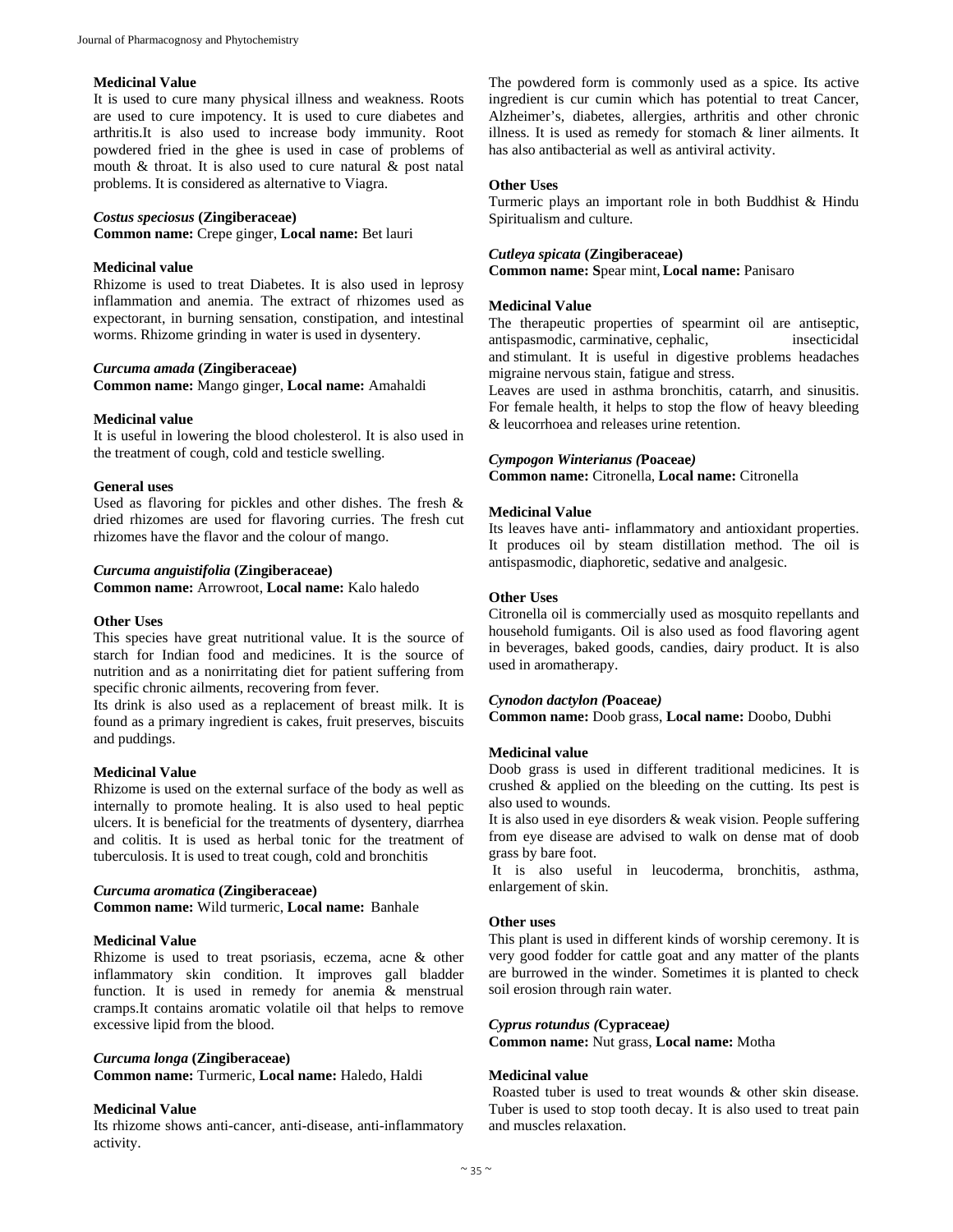#### **Other uses**

This plant is used as fodder for cattle. Although tubers are bitter in taste but is has good nutritional value. It is rich in carbohydrate.

#### *Datura metal* **(Solanaceae)**

**Common name:** Devil's Trumpet, **Local Name:** Kalo Dhaturo

#### **Medicinal Value**

It is mainly used in treatment of asthma, chronic bronchitis chronic pain seizure and coma the fresh leaves are boiled with mustard oil and applied topically on joints to cure swelling. Seed are inserted into cavities or chewed to relieve dental pain.

#### *Datura stramonium* **(Solanaceae)**

**Common name:** Jimson weed, **Common name:** Thorn apple

#### **Medicinal Value**

Fruits are narcotic, leaves are used to treat headache. Fresh leaf is made warm and placed on the sprained part of the body repeatedly for the curative effect. Dry leaves are smoked to get relief from asthma. Leaves are also applied to boils and sores.

#### *Desmostachya bipinnata* **(Poaceae)**

**Common name**: Halfa grass, **Local name:** Kush

#### **Medicinal value**

Roots are used against loose motion and retention of urine. In case of loose motion local people boil flowers and filter it. From the filtrate they take 15-20 ml per day 3 times for three days. The decoction of the flowers is used to cure jaundice, skin diseases and burning sensation.

#### **Other uses**

The mature plant is harvested & from the dried leaves mat is prepared. It is considered to be a secret plant by the Buddhist and Hindus. The Buddhist accounts it a material for meditation and they used to sit on it. They are also used to worship God.

#### *Eclipta prostrata* **(Asteraceae)**

**Common name:** False daisy, **Local name:** Bhringraj

# **Medicinal value**

Leaf decoction with cow milk relieves acidity. This plant helps in the treatment of alopecia jaundice, fatty liver, loss of appetite, palpitation of heart, pimples, premature graying of hair. Leaf paste is externally used in eczema for 15 days. The rural people use fresh leaf juice on the cuts or wounds. It is also used to improve hair growth Gargling with leaf juice strengthens teeth and gums and clears coating of the tongue.

#### *Elephantopus scaber* **(Asteraceae)**

**Common name:** Elephant foot, **Local name:** Buti jhar

#### **Medicinal Value**

Plant extract is used to treat conjunctivitis, hepatitis and to the femal yellowish discharge from the vagina. Plant is also used after child birth or during delivery to enhance the contraction of the uterus. Decoction of the fresh root and *betel* leaf is taken to stop vomiting.

# *Eulaliopsis binata* **(Poaceae)**

**Common name:** Sabai grass, **Local name:** Babiyo

#### **Medicinal value**

Plant is burnt and ash, mixed with mustard oil is applied to treat cuts and wounds of domestic animals

#### **Other uses**

It is used as natural fiber. The fiber is made from the leaf. It is widely collected for paper making strings rods and mats It is not eaten by cattle except in times of hardship.

# *Euphorbia hirta* **(Euphorbiaceae)**

**Common name:** Snake weed / milk weed, **Local name:**  Dudhi jhar

#### **Medicinal value**

It has curative effect on dengue patient. It is used to reduce body temperature. It reduces the thrust among the thirsty people.

Tribal's apply the milky latex on the skin, in infections like rashes. The paste is prepared from the leaves and it is given to women suffering from leucorrhea and the problem is cured very soon. It is also used in family planning because its continuous consumption causes infertility of a male. Root decoction is used against snake bites.

# *Euphorbia thymifolia* **(Euphorbeaceae)**

**Common name:** Milk hedge, **Local name:** Dudhi Jhar

#### **Medicinal value**

According to the local tribal s leaves are used in diarrhea and painful bleeding of piles. The latex is used to kill ringworm. It is also used to promote conception. It is also given to the children inflected by worms. It stimulates contraction of the uterus so it is given orally to facilitate child birth. It promotes conception and removes impotency.

#### *Imperata cylindrica* **(Poaceae)**

**Common name:** Thatch grass, **Local name:** Dabhi /Siru

#### **Medicinal value**

Rhizome of the plant is skin softener and facilitates urine. Plant works as blood cleanser, appetite enhancer and stop the bleeding. It also treats venereal diseases (gonorrhea and blood urine), kidney diseases, injury and fever.

#### **Other uses**

Leaves are used in thatching roof, making rope and paper.

#### *Kalanchoe spathelata* **(Crassulaceae)**

**Common name:** Flame Kalanchoe, **Local name:** Pattherchur

#### **Medicinal Value**

In traditional medicine, leaves are used to treat ailments such as infections, rheumatism and inflammation. It is used by tribals in treatment for hypertension. The leaves are also used to heal cuts, wounds and insect bites.

#### *Leucas cephalotes* **(Lamiaceae)**

**Common name**: Guma, **Local name:** Dronpuspi

#### **Medicinal value**

The syrup obtained from the flowers is used in case of cough and cold. The decoction of the plant is used in the treatment of malarial fever.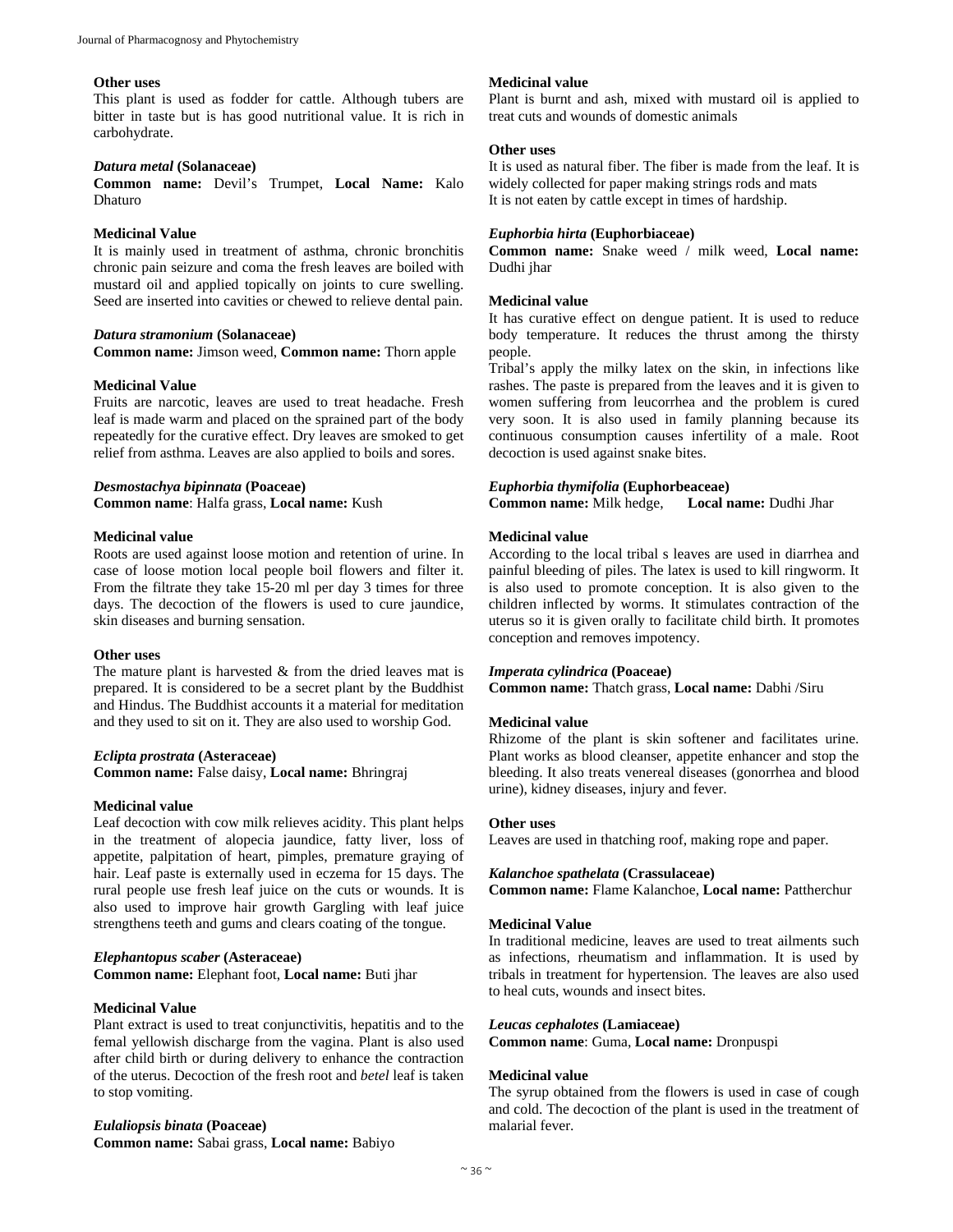#### **Other uses**

Tender leaves and young shoots- cooked. The plant is also used as a pot herb.

#### *Matricaria chamomilla* **(Asteracae)**

**Common name:** Chamomyle, **Local name:** Kyamomyle

#### **Medicinal value**

This plant is used in herbal medicine for a sore stomach, irritable bowel syndrome, and as a gentle sleep aid. It is also used as a mild laxative and is anti-inflammatory and bactericidal. It is also used for digestive system disorders, stomach ulcers, colic and menstrual cramps.

#### **Other uses**

The two spoons of dried flowers are used for the preparation of one cup of tea. It is boiled 10-15 min and this evaporates the volatile oil. This tea is also used as medicine to treat problems of digestive system.

# *Mentha arvensis* **(Lamiaceae)**

# **Common name:** Peppermint, **Local name:** Pudina

# **Medicinal value**

Pudina is used as a carminative and an expectorant. The plant is highly effective in treating headaches, rhinitis, cough, sore throat, colic and vomiting. Wild mint is often used as a domestic herbal remedy. It should not be used by women because high doses of it may cause an abortion.

The plant used as repellent of insects. Peppermint vapour and inhalers are very helpful in cases of nasal and sinus congestion, laryngitis and bronchitis. Tea made from leaves and flowers can be an excellent remedy for treatment of indigestion, cramps, and flatulence, nausea, vomiting, and colic.

#### *Mimosa pudica* **(Fabaceae)**

**Common name:** Sensitive Plant, **Local name:** Lajjawati

### **Medicinal value**

The decoction of leaf or sap is applied for sinus disorders and rubbed into sores and piles. The decoction of root is useful in the treatment of diseases arising from blood impurities and bile, bilious fevers, piles, jaundice, and leprosy. Decoction of root is useful in toothache. Root tied on neck cures cough and cold. Juice of leaves and root is used in piles. Decoction of root is used to remove stone in any part of the body.

# *Nephrolepsis cordifolia* **(Nephrolepidaceae)**

**Common name:** Sword fern, **Local name:** paniamla

# **Medicinal value**

The decoction of leaf and root is medicinal. Paste of the leaves is applied as wound to check bleeding. Fresh watery tubers are eaten to especially quench thirst. Decoction of tubers is given to cure cough and intestinal disorders.

#### **Other uses**

It is commonly used as an ornamental plant.

# *Ocimum sanctumLinn.* **(Lamiaceae) Common name:** Basil, **Local name:** Tulsi

#### **Medicinal value**

Tulsi helps in many skin disorders. It is effective in skin rashes, insect bites and itching. Paste and juice of tulsi leaves help to reduce acne, pimples and scars. Consuming 10-12 leaves of tulsi per day helps to reduce stress. Seeds of tulsi are effective in premature ejaculation. It also increases quantity of semen. Tulsi also reduces blood sugar and blood cholesterol.It is beneficial in indigestion, intestinal parasites and inflammation. A mixture of leaves and seeds with black pepper is given to pregnant women suffering from malaria. Fresh flowers are used to treat cough & colds.

#### *Oxalis corniculata* **(Oxalidaceae)**

**Common name:** Indian Sorrel, **Local name:** Chari amilo

#### **Medicinal value**

The decoction of the leaves is used in the treatment of influenza, fever, urinary tract infection, diarrhea and in poisonous snake bites. Decoction of leaves is used as a gargle. Dry leaf powder with butter milk is useful in dysentery. Curry of leaves improves appetite. Paste of root is taken orally to treat common fever.

# **Other uses**

Yellow dye is obtained from flowers. Boiled whole plant yields a yellow dye.

# *Phyllanthus amarus* **(Euphorbiaceae) Common name:** Meniran, **Local name:** Bhuin-Amla

#### **Medicinal Value**

This plant is traditional Ayurvedic herb used for the treatment of jaundice. Leaves of the plant are used in diabetes. This plant is also used in treatment of hepatitis B.

Plant is used as remedy for treatment of gonorrhea. It is useful in intermittent fever, ulcers and wounds. Roots and fruits are crushed and mixed with goat's milk. This mixture is taken orally to treat liver problem.

#### *Sachharum spontaneum* **(Poaceae)**

**Common name:** Wild sugarcane, **Local name:** Kans

#### **Medicinal value**

Extraction of root is used to kill intestinal worms and also to get relief from body ache and fever.

#### **Other uses**

Leaves and culms are used for thatching the roof. Leaves are also used for making rope, baskets and mat.

#### *Scoparia dulcis* **(Scrophularicaea)**

**Common name:** Goat weed, **Local name:** Mithajhar

#### **Medicinal Values**

Leaves are used to treat diabetes and hypertension, anemia, headache, burns and wounds. It is also used to treat malaria, cough, bronchitis and dental troubles. Leaf extract is used in gastric and respiratory problems.

*Sansevieria hyacinthoides* **(Asparagaceae) Common name:** Devil's tongue, **Local name:** Sanpgaj

#### **Medicinal value**

The rhizomes and leaves of *Sanseveria* are used for earache, stomachache, toothache, ulcers, haemorrhoids, diarrhea and internal parasite.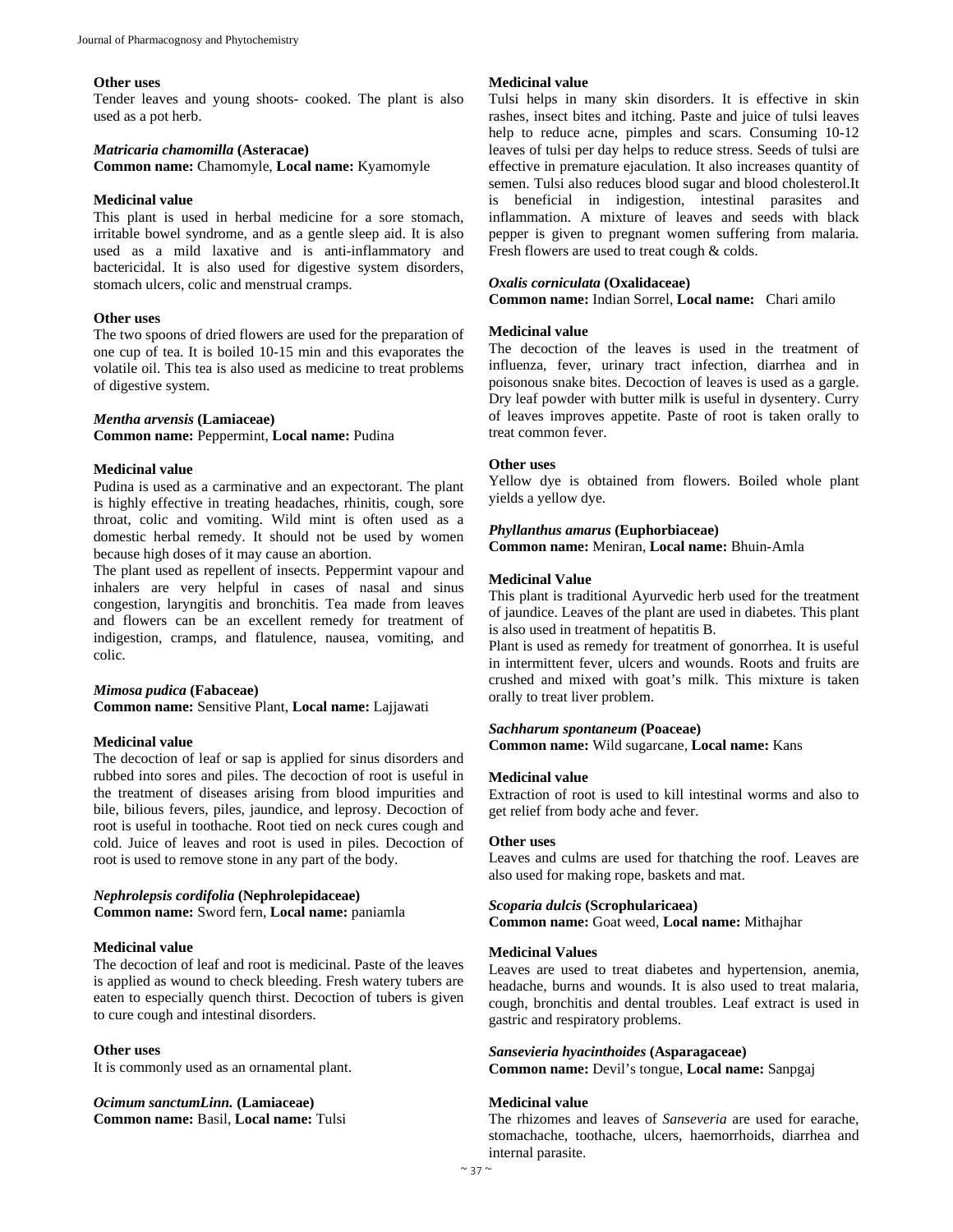#### **Other uses**

It is used as an ornamental plant, both indoors for home decoration and outdoors, in a shady garden. Strong rope is made from the fiber in the leaves.

#### *Solanum nigrum* **(Solanceae)**

**Common name:** Black night shade, **Local name:** Kalo bihi

#### **Medicinal value**

Leaf Infusions is used in dysentery, stomach complaints and fever. The juice of the leaves is used on ulcers and other skin diseases. The fruits are used as a tonic, laxative, appetite stimulant; and also for treating asthma and "excessive thirst. Leaves are used to treat mouth ulcers.

#### **Other uses**

The ripe berries and young shoots are cooked and eaten.

#### *Solanum torvum* **(Solanceae)**

**Common name:** Jerusalem cherry shrub, **Local name:** Thulo bihi

# **Medicinal value**

Fruits are used in case of enlargement of liver and spleen. Decoction of fruit is given in cough. Paste of fruit is applied on forehead to get relief from headache.

#### **Other uses**

Fruits are cooked and used as vegetable.

### *Solanum xanthocarpum* **(Solanceae)**

**Common name:** Yellow berried nightshade, **Local name:**  Kantakari

#### **Medicinal value**

Root used as expectorant, for cough, asthma and chest pain. It cures asthma, cough, bronchspasm, sore throat, toothache, constipation and diuretic. Given with honey, tulsi (*Ocimum sanctum*), datura *(Datura metal*), and black pepper it is effective in cases of bronchial asthma.

#### **Other use**

Unripe fruits are cooked and used as vegetable.

#### *Stevia rebaundiana* **(Asteraceae)**

**Common name:** Sweet leaf **Local name:** Stebia **Medicinal value** 

Leaves are used for weight loss also useful for diabetes.

### **Other uses**

It has very sweet taste (300 times sweeter than sugar). It has been used as natural sweetener for centuries.

#### *Urena lobata* **(Malvaceae)**

**Common name:** caesar's weed **Local name:** Bariyar **Medicinal value**

Decoction of 30-60gm of dried root is used for dysentery, rheumatic pain and tonsillitis. Decoction of fresh roots and leaves is used to soften skin. Fresh root is also used as refrigerant. Boiled and pounded leaves used as poultice for bladder and stomach inflammations. Seed decoction is used as vermifuge. Extract of leaves and root is used to treat fever, wounds, gonorrhea, toothaches and abdominal colic.

#### **Other uses**

Fiber is made from the stem which is strong.

| S.N.           | <b>Scientific name</b>         | <b>Common name</b>   | Habit | Family         | <b>Ethnobotanical</b><br>importance | <b>Parts used</b>         |
|----------------|--------------------------------|----------------------|-------|----------------|-------------------------------------|---------------------------|
|                | Achyranthes aspara             | Prickly chaff flower | Herb  | Amaranthaceae  | Med.                                | Root, stem leaf           |
| $\overline{c}$ | Acorus calamus                 | Calamus              | Herb  | Araceae        | Med.                                | Rhizome                   |
| 3              | Adhatoda vesica                | Adhatoda             | Herb  | Acanthaceae    | Med.                                | Leaf, root                |
| 4              | Aloe vera                      | Indian aloe          | Herb  | Liliaceae      | Med.                                | Leaf                      |
| 5              | Amaranthes Spinosus            | Spiny pig weed       | Herb  | Amaranthaceae  | Med.                                | Root, leaf, whole plant   |
| 6              | Amorphophallus<br>campanulatus | Stanley's wash tub   | Herb  | Araceae        | Med.                                | Rhizome                   |
| 7              | Andrographis<br>peniculata     | Andrographis         | Herb  | Acanthaceae    | Med.                                | Leaf, root                |
| 8              | Andropogon citrarus            | Lemon grass          | Herb  | Poaceae        | Med.                                | Leaf, oil                 |
| 9              | Andropogon muricatus           | Vetivera             | Herb  | Poaceae        | Med.                                | Root                      |
| 10             | Blumea lacera                  | Blumea               | Herb  | Asteraceae     | Med., food                          | Root, leaf                |
| 11             | Boerhaavia diffusa             | Hog weed             | Herb  | Nyctaginaceae  | Med.                                | Leaf.seed                 |
| 12             | Canabis sativa                 | True hemp            | Herb  | Canabaceae     | Med.narcotic                        | Leaf, seed, stem          |
| 13             | Centella asiatica              | Water pennywort      | Herb  | Umbelliferae   | Med.                                | Root, leaf, stem          |
| 14             | Centipeda minima               | Sneez wort           | Herb  | Asteraceae     | Med.                                | Flower, leaf, seed        |
| 15             | Chenopodium album              | Goose foot           | Herb  | Chenopodiaceae | Med. Vegetable                      | Root, leaf, inflorescence |
| 16             | Chlerodendrom indicum          | Tubeflower           | Herb  | Verbinaceae    | Med.                                | Root, bark                |
| 17             | Chlorophytum<br>arundinaceum   | White musli          | Herb  | Anthericaceae  | Med.                                | Root                      |
| 18             | Costus speciosus               | Crepe ginger         | Herb  | Zingiberaceae  | Med.                                | Rhizome                   |
| 19             | Curcuma amada                  | Mango ginger         | Herb  | Zingiberaceae  | Med., flavoring                     | Rhizome                   |
| 20             | Curcuma anguistifolia          | Indian arrowroot     | Herb  | Zingiberaceae  | Med., food                          | Rhizome, leaf             |
| 21             | Curcuma aromatica              | Wild termeric        | Herb  | Zingiberaceae  | Med.                                | Rhizome                   |
| 22             | Curcuma longa                  | Turmeric             | Herb  | Zingiberaceae  | Med.                                | Rhizome                   |
| 23             | Cutleya spicata                | Spearmint            | Herb  | Zingiberaceae  | Med.                                | Leaf                      |
| 24             | Cympogon winterianus           | Citronella           | Herb  | Poaceae        | Med., flavoring                     | Leaf                      |
| 25             | Cynodon dactylon               | Grass                | Herb  | Poaceae        | Med., fodder                        | Leaf                      |
| 26             | Cyprus rotundus                | Nut grass            | Herb  | Cypraceae      | Med.                                | Leaves, tuber             |

Lists of Name, Habit, Family and Ethanobotanical uses of the Plants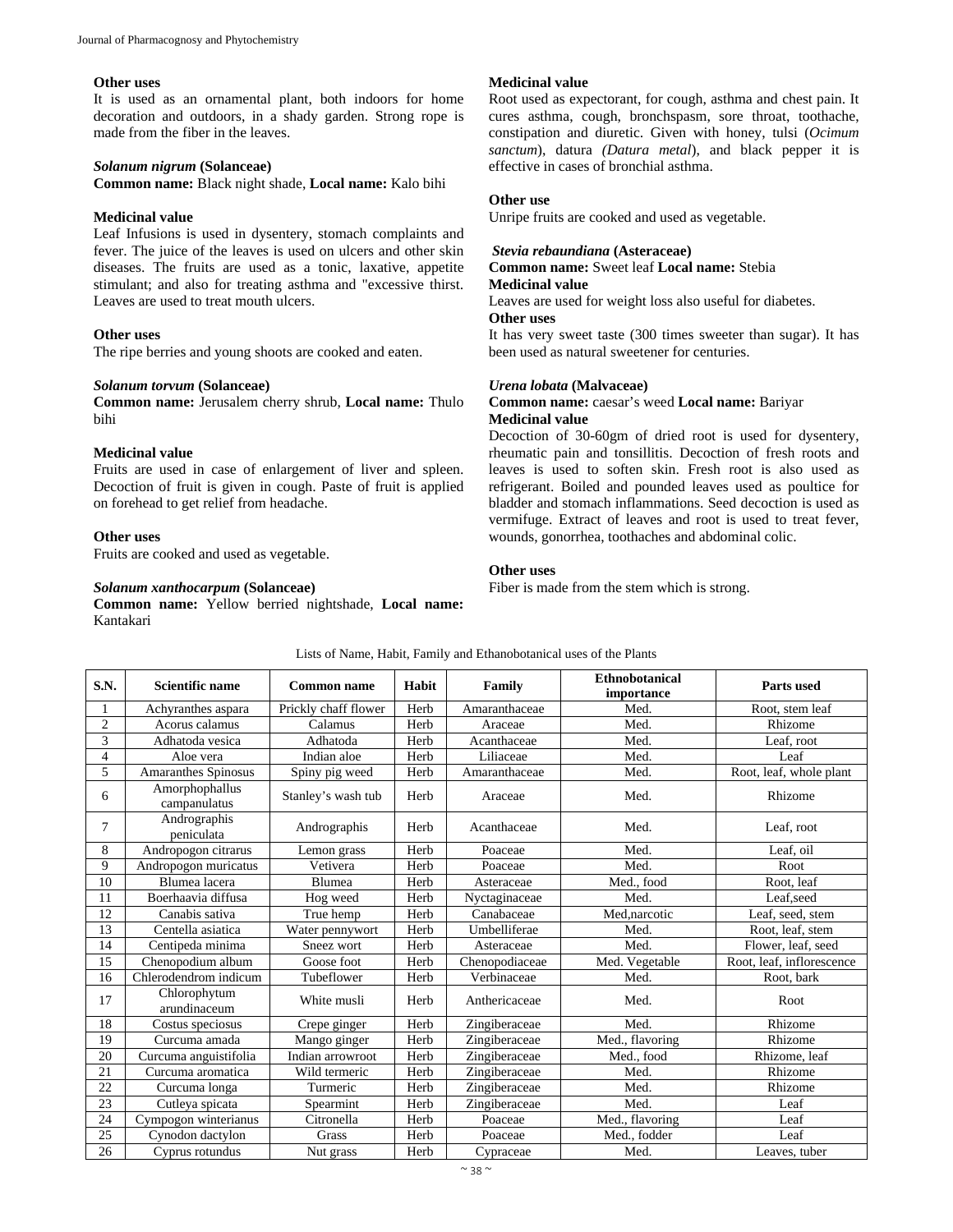| 27 | Datura metal                 | Devil's trumpet              | Herb | Solanaceae       | Med.                     | Fruit, shoot, seed       |
|----|------------------------------|------------------------------|------|------------------|--------------------------|--------------------------|
| 28 | Datura stramonium            | Jimson weed                  | Herb | Solanaceae       | Med.                     | Leaf, flower, fruit      |
| 29 | Desmostachya bipinnata       | Halfa grass                  | Herb | Poaceae          | Med., mat, rituals       | Leaf, flower root        |
| 30 | Eclipta prostrata            | False daisy                  | Herb | Asteraceae       | Med.                     | Whole shoot root         |
| 31 | Elephantopus scaber          | Elephant foot                | Herb | Asteraceae       | Med.                     | Shoot and root           |
| 32 | Eulaliopsis binata           | Sabai grass                  | Herb | Poaceae          | Med.,rope, broom, carpet | Leaf                     |
| 33 | Euphorbia hirta              | Snake weed                   | Herb | Euphorbiaceae    | Med.                     | Leaf, latex, root        |
| 34 | Euphorbia thymifolia         | Milk hedge                   | Herb | Euphorbiaceae    | Med.                     | Leaf, latex, root        |
| 35 | Imperata cylindrica          | Thatch grass                 | Herb | Poaceae          | Med., thatching          | Rhizome, leaf            |
| 36 | Kalanchoe spathelata         | Flame kalanchoe              | Herb | Crassulaceae     | Med., ornamental         | Leaf, flower             |
| 37 | Leucas cephalotes            | Guma                         | Herb | Lamiaceae        | Med.                     | Flowers                  |
| 38 | Matricaria chamomilla        | Chamomyle                    | Herb | Asteraceae       | Med. Herbal tea          | Flower                   |
| 39 | Mentha arvensis              | Menltha, Pipermint           | Herb | Lamiaceae        | Med.                     | Leaf, flowers            |
| 40 | Mimosa pudica                | Sensitive plant              | Herb | Fabaceae         | Med.                     | Leaf, root stem          |
| 41 | Nephrolepsis cordifolia      | Sword fern                   | Herb | Nephrolepidaceae | Med.                     | Leaf, rhizome            |
| 42 | Ocimum sanctum               | <b>Basil</b>                 | Herb | Lamiaceae        | Med.religious            | Leaf.inflorescence       |
| 43 | Oxalis corniculata           | Indian sorrel                | Herb | Oxalidaceae      | Med. dye                 | Leaf, flower, root       |
| 44 | Phyllanthus amarus           | Meniran                      | Herb | Euphorbiaceae    | Med.                     | Leaf, root               |
| 45 | Sachharum spontaneum         | Wild sugarcane               | Herb | Poaceae          | Med., thatching, mat,    | Leaf, root               |
| 46 | Scoparia dulcis              | Goat weed                    | Herb | Scrophulariaceae | Med.                     | Leaf                     |
| 47 | Sensevieria<br>hyacinthoides | Devil' tongue                | Herb | Asparagaceae     | Med., fibre, ornamental  | Leaves, rhizome          |
| 48 | Solanum nigrum               | Black night shade            | Herb | Solanaceae       | Med., food               | Fruit, young shoot, leaf |
| 49 | Solanum torvum               | Jeruselem cherry             | Herb | Solanaceae       | Med.                     | Fruit, root, seed        |
| 50 | Solanum Xanthocarpum         | Yellow berried<br>nightshade | Herb | Solanaceae       | Med.                     | Fruit, seed, root        |
| 51 | Stevia rebaoundiana          | Sweet leaf                   | Herb | Asteraceae       | Med., food               | Leaf                     |
| 52 | Urena lobata                 | Caesar's weed                | Herb | Malvaceae        | Med.                     | Root, leaf, seed         |

#### **Results and Discussions**

In table data obtained from the field survey are presented. In this study a total of 52 wild herb species belonging the 24 families and 44 genera are documented.

 Largest numbers of plants have been found in the family poaceae and then in two families asteraceae and zingiberaceae where as family solanaceae is the third largest family.

Out of the total studied plants 66% plants are used only for medicinal purposes and rest 34% plants are used for medicinal and other purposes.

Different parts of these plants are used to cure large number of diseases such as fever, diarrhea, dysentery, acidity, jaundice, loss of appetite, fatty liver, high and low blood pressure, nausea, tooth problem, muscle relaxation, headache, boils, asthma, dandruff, bleeding and cut, wound, leucoderma, sinusitis, skin diseases, reduce excessive lipid from blood, tuberculosis, cough and cold, bronchitis, liver and spleen ailments, anemia, to kill intestinal worms, impotency, mouth and throat problems, piles, constipation, gonorrhea, insomnia, joint pain, female uterine diseases, leprosy, urinogenital infection.

Different parts of the plants like, leaves, root, stem, rhizome, flower, fruit, seed, inflorescence, latex, tuber, oil are used to treat the diseases. But, in large number of plants for medicinal purpose, leaves are used and then the root and rhizome gets third rank on the basis of their use. Usually, fresh parts of the plants are used in most of the cases except few plants like dry flower of *Matricaria chamomilla* is used to treat digestive problem. Often, people use single plant to treat the diseases. But, Sometimes they also use more than one plant either separately or mixed together to increase the efficacy of the medicines.

The most commonly used herbal species are *Achyranthus aspera, Acorus Calamus, Adhatoda Vesica, Boerhaavia differusa, Centella asiatica, Eclipta prostrata, Eiphorbia hirta, Mentha avensis, Ocimum sanctum and Phyllanthus amarus.* 

# **Conclusion**

This study shows that knowledge and uses of herbal medicines for the treatment of various diseases among the Tharu community of Parsa District is still a major part of their life and culture. They use these plants not only for the medicinal purposes but also for other purposes like food, fodder, herbal tea, religious purpose, ornaments, dye, fiber, thatching, flavoring and also as narcotic. The result of the present study provides evidence that these herbs play important role in the healthcare and social life of this tribal community. Documentation of these plants play great role in the biodiversity conservation and asset for the future generation.

# **References**

- 1. Bhatt DD. Natural History and Economic botany of Nepal, Orient Longman, New Delhi, 1977.
- 2. Bajracharya D. Some Nepalese Edible wild fruits and their nutritive values T.U. Journal, 1981.
- 3. Coburn B. Some native medicinal plants of western Gurungs. Kailash, A journal of Himalayan Studies 1984; 11(1-2):55-87.
- 4. Banerjee ML. some edible and medicinal plants from East Nepal, Rachana Sharma, Maiju Bahal, Chabahil, Kathmandu, Nepal, 1985.
- 5. Dangol DR, Gurung SB. Ethnobotany of the Tharu tribe of Chitwan district, Nepal. Int. J. Pharmacognosy 1991; 29(3):203-209.
- 6. Choudhary RP. Study on medicinal plants and Traditional Medicinal practice in Terai and Dun Valleys of Nepal, Report USAID, Nepal. Acharya M.R. 1993, Encyclopedia Nepal, Sajha Prakasan, Kathmandu, 1993,
- 7. Chaudhary RP. Plants used in the treatment of domestic cattle in Narayani Zone (Central Nepal). In: Proceeding of II National Conference on Science and Technology*,*  RONAST, Kathmandu, 1994, 835-847.
- 8. Harshberger Jw. some new ideas, Philadelphias, Evening Telegraph, 1895.